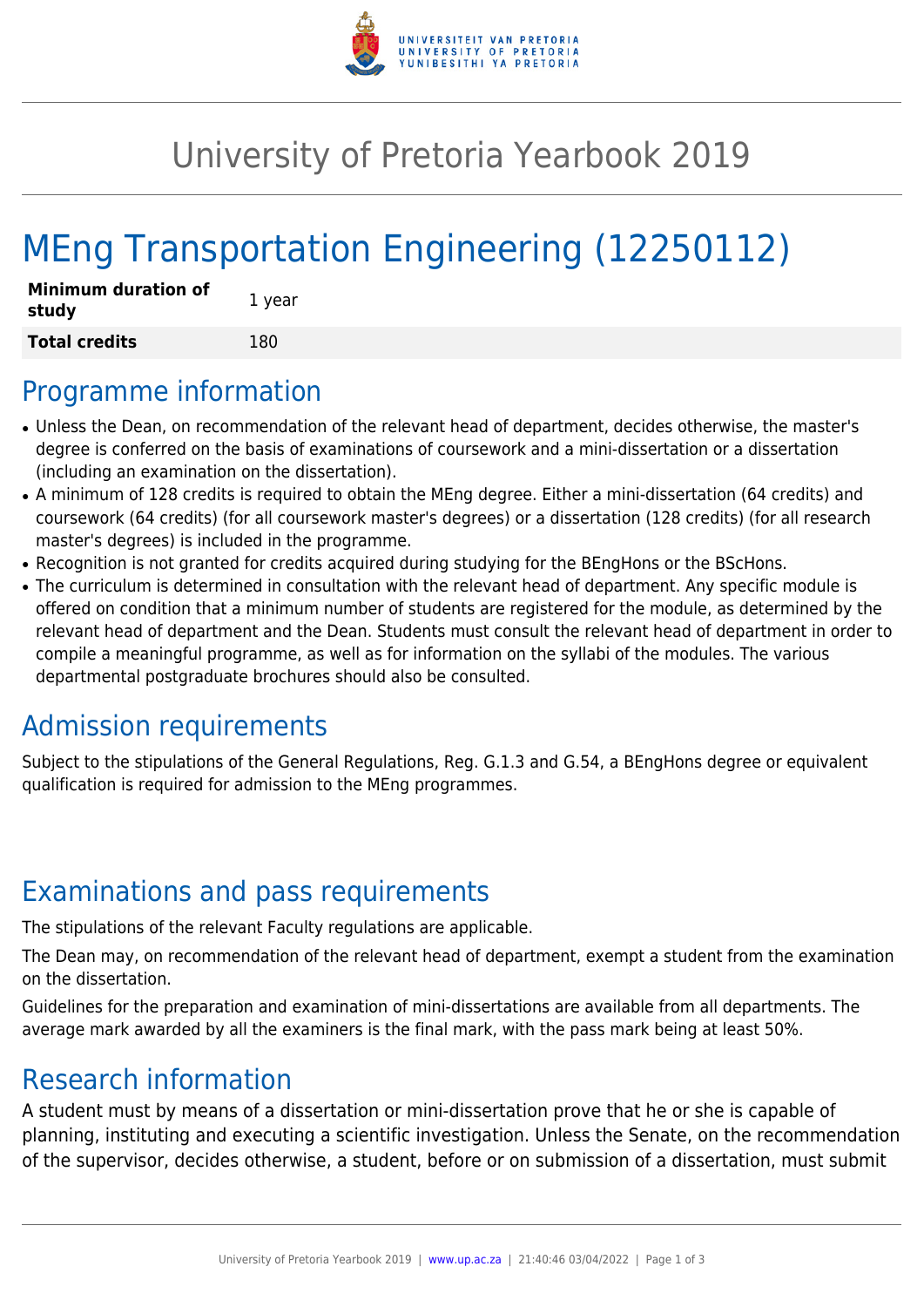

proof issued by a recognised academic journal that an article was submitted, to the Head: Student Administration. The draft article should be based on the research that the student has conducted for the dissertation and be approved by the supervisor if the supervisor is not a co-author. The supervisor shall be responsible for ensuring that the paper is taken through all the processes of revision and resubmission, as may be necessary. Conferment of the degree may be made subject to compliance with the stipulations of this regulation.

### Pass with distinction

- i. A student who submits a dissertation passes with distinction if an average mark of at least 75% is obtained for the dissertation (and the examination on the dissertation).
- ii. A student who completes the master's degree on grounds of coursework and a mini-dissertation, passes with distinction if a weighted average mark of at least 75% is obtained in the first 128 credits obtained for the degree [first 256 credits in the case of the MEng (Engineering Management), MEng (Project Management), MSc (Engineering Management) or the MSc (Project Management)], provided that 64 of these credits are allocated to the mini-dissertation. However, the degree is not awarded with distinction should a student fail any of these modules (excluding modules which have been timeously discontinued). The degree is also not awarded with distinction if a student obtains less than 70% for the mini-dissertation.